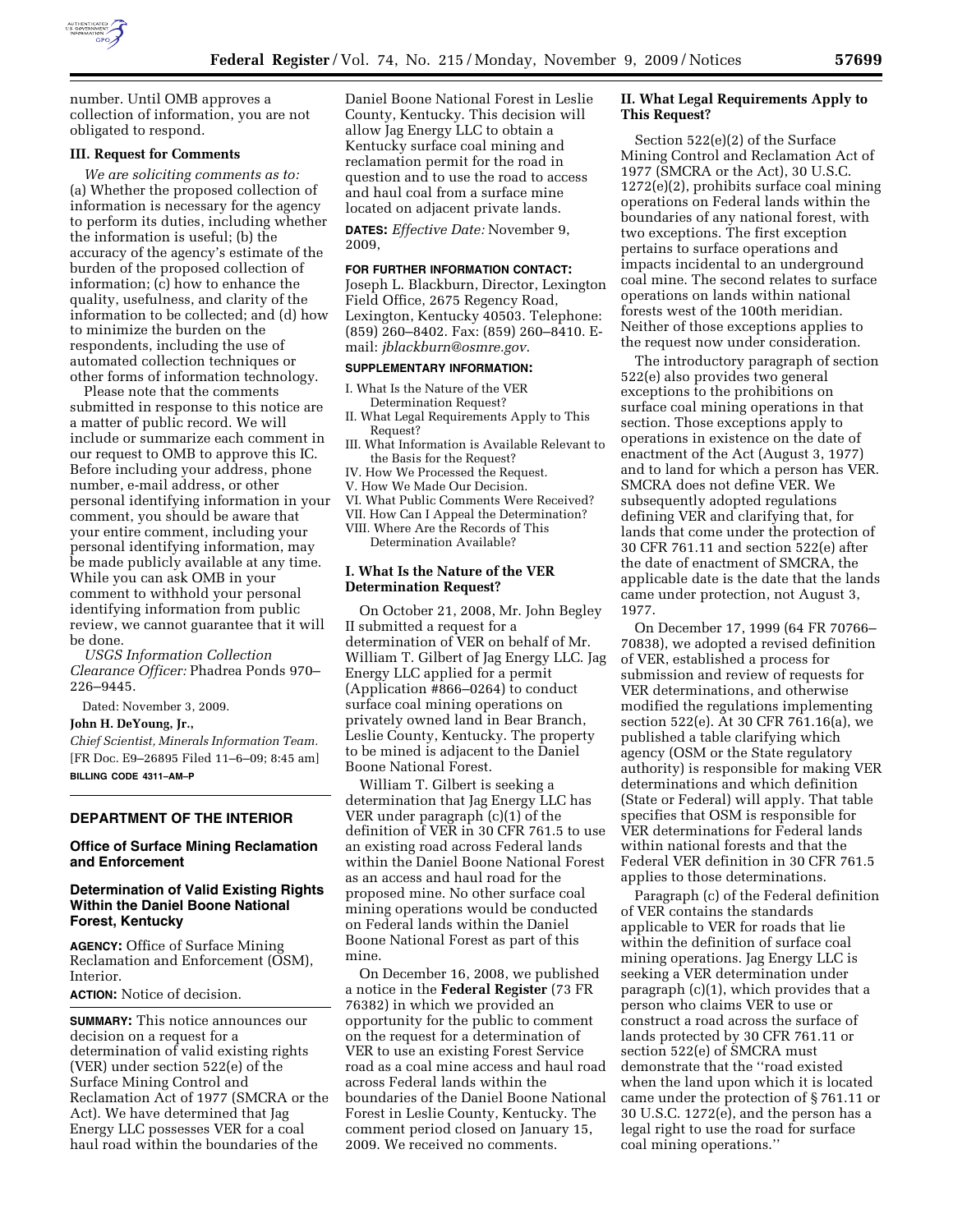Based on other information available to us, we also considered whether VER might exist under the standard in paragraph (c)(3), which requires a demonstration that a ''valid permit for use or construction of a road in that location for surface coal mining operations existed when the land came under the protection of § 761.11 or 30 U.S.C. 1272(e).''

## **III. What Information Is Available Relevant to the Basis for the Request?**

The following information has been submitted by Jag Energy LLC or obtained from the United States Forest Service (USFS) or the Kentucky Department for Natural Resources (DNR):

1. A 1.76 mile long x 12 foot wide road designated USFS road FSR 1669 exists on the land to which the VER determination request pertains;

2. The land upon which the road is located was in Federal ownership as part of the Daniel Boone National Forest on August 3, 1977, the date of enactment of SMCRA;

3. A letter from USFS District Ranger, John Kinney, indicates that William Gilbert has applied for a special use permit for the use of Forest Service Road 1669 to access his property in Bear Branch, Ky.;

4. An affidavit from John Hollen, a resident of Bear Branch in Leslie County, Ky indicates that the proposed haul road contained in Jag Energy LLC application #866–0264 crossing the USFS property was used prior to 1977 as a coal haul road;

5. A coal lease between William T. Gilbert *et al*. Lessors, and Kenneth C. Smith, Lessee, for the Number four coal seam on lands described in Deed Book 34, page 464 and an Affidavit of Descent of John and Sally B. Gilbert in the records of the Leslie County, Ky. Court Clerk's office;

6. A copy of the deed and Affidavit of Descent referenced in the coal lease; and,

7. A copy of Special Use Permit RED 5064–01, issued by the USFS to Jag Energy LLC, authorizing the use of Forest Service Road 1669 to access the proposed mine site.

### **IV. How We Processed the Request**

We received the request on October 21, 2008, and determined that it was administratively complete on October 30, 2008. That review did not include an assessment of the technical or legal adequacy of the materials submitted with the request.

As required by 30 CFR 761.16(d)(1), we published a notice in the **Federal Register** seeking public comment on the merits of the request on December 16, 2008 (73 FR 76382). We also published notices on December 11, 2008, December 18, 2008, December 25, 2008, and January 1, 2009, in Leslie County News, Hyden, Kentucky, a newspaper of general circulation in Leslie County, Kentucky.

After the close of the comment period on January 15, 2009, we reviewed the materials submitted with the request, and other relevant, reasonably available information and determined that the record was sufficiently complete and adequate to support a decision on the merits of the request upon issuance of the Forest Service Special Use permit for use of the road to which the VER request pertained.

We evaluated the record in accordance with the requirements at 30 CFR 761.16(e) as to whether the requester has demonstrated VER for the proposed access and haul road. For the reasons discussed below, we have determined that the requestor has demonstrated VER.

#### **V. How We Made Our Decision**

As we stated above, Jag Energy LLC sought a VER determination under paragraph (c)(1) of the definition of VER at 30 CFR 761.5, which provides as follows:

(1) The road existed when the land upon which it is located came under the protection of section 761.11 or 30 U.S.C. 1272(e), and the person has a legal right to use the road for surface coal mining operations.

Based upon information contained in the VER request submitted by Jag Energy and information obtained from the USFS and DNR, the following facts were determined about this road:

A 1.76 mile long x 12 foot wide road designated USFS road FSR 1669 exists on the land to which the VER determination request pertains. The land upon which the road is located was in Federal ownership as part of the Daniel Boone National Forest on August 3, 1977, the date of enactment of SMCRA. Thus the road existed when the land upon which it is located came under the protection of section 761.11 or 30 U.S.C. 1272(e).

The VER standard in the definition of VER at 30 CFR 761.5 also requires that the person seeking VER must have ''a legal right to use the road for surface coal mining operations.'' That ''legal right'' standard was added to the definition of VER on December 17, 1999 (64 FR 70766, 70832). In the preamble to that revision of the definition of VER, OSM stated that a person must demonstrate a legal right to use the road for surface coal mining operations. (See 64 FR 70791) That is, despite the fact that a road existed on August 3, 1977, that fact alone doesn't give the applicant

the right to use the road for surface coal mining operations. To comply with this requirement, Jag Energy applied for and received a Road Use Permit for the road in question from the Forest Service dated June 26, 2009. That permit authorizes Jag Energy LLC to rehabilitate and maintain the road while using it to access the mine site.

Therefore, we conclude that the June 26, 2009, Road Use Permit from the Forest Service is sufficient to prove that Jag Energy LLC has a legal right to use the road for surface coal mining operations.

As stated previously, we also considered whether VER might exist under the standard in paragraph (c)(3), which requires a demonstration that a ''valid permit for use or construction of a road in that location for surface coal mining operations existed when the land came under the protection of § 761.11 or 30 U.S.C. 1272(e)." In our review of the available information we were able to determine that a special use permit had been issued previously by the USFS for the road in question to William T. Gilbert. However we were unable to determine that the special use permit for the road was issued prior to SMCRA, or that the special use permit was for the purpose of conducting surface coal mining operations.

Therefore we cannot conclude that the applicant has demonstrated VER under the standard contained in paragraph (c)(3) of the VER definition.

Based on the information above, it is the decision of OSM that the Jag Energy LLC does have valid existing rights to use this road. This decision is based primarily on the finding that the road was in existence at this location prior to the enactment of SMCRA, and that the applicant does have a legal right to use this road for surface coal mining operations under the special use permit issued by the USFS on June 26, 2009.

This finding is in accordance with the definition of VER pertaining to roads found at 30 CFR 761.5 subdivision  $(c)(1)$ .

# **VI. What Public Comments Were Received?**

No public comments were received.

# **VII. How Can I Appeal the Determination?**

Our determination that VER exists is subject to administrative and judicial review under 30 CFR 775.11 and 775.13 of the Federal regulations.

# **VIII. Where Are the Records of this Determination Available?**

Our records on this determination are available for your inspection at the